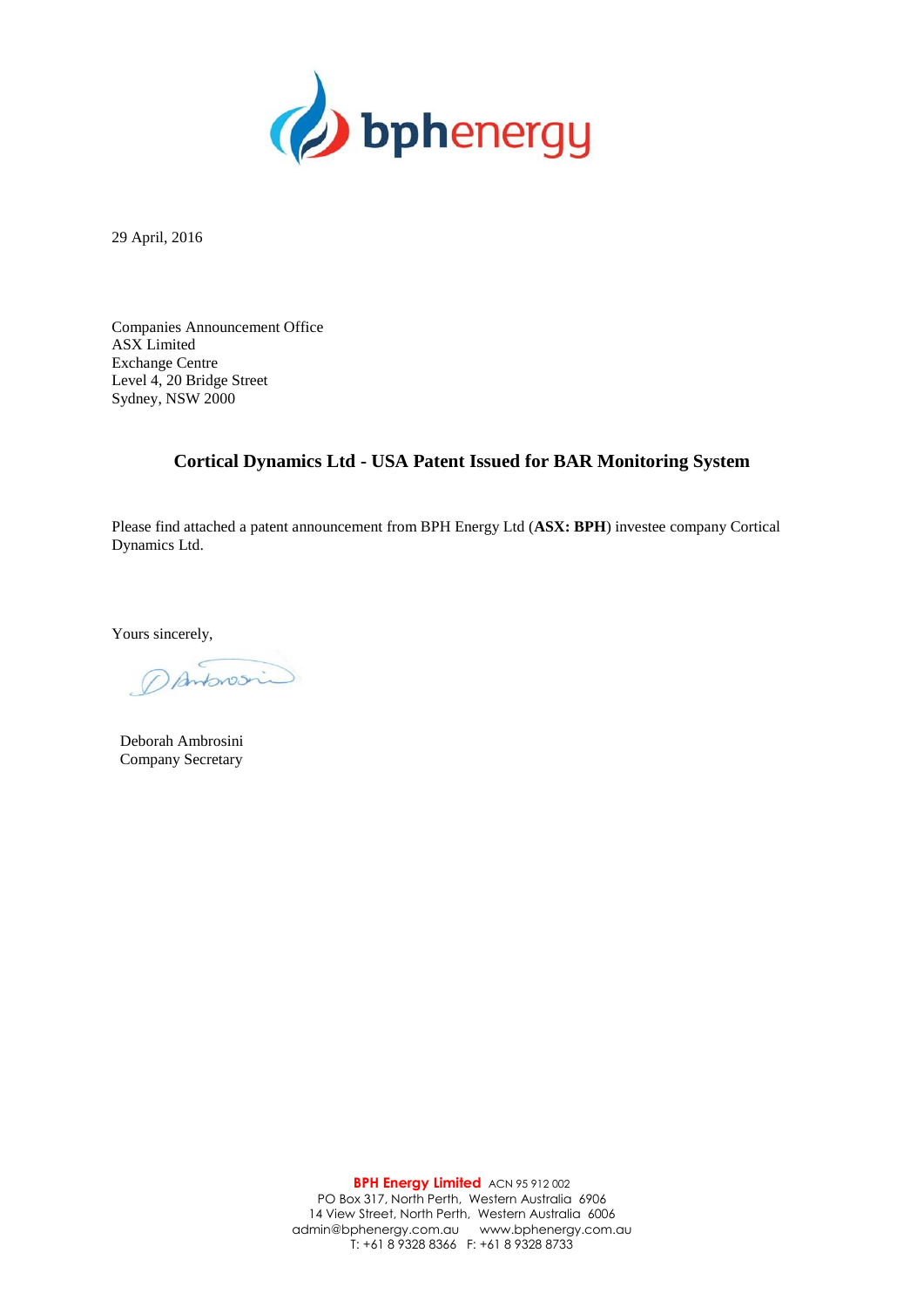

29 April, 2016

Companies Announcement Office ASX Limited Exchange Centre Level 4, 20 Bridge Street Sydney, NSW 2000

## **US Patent issued for BAR Monitoring System**

Cortical Dynamics Ltd ("**Cortical**") is pleased to provide the following patent update on its patent portfolio.

The United States Patent and Trademark Office has granted a patent relating to the BAR monitoring system. This is Cortical's fourth granted patent from the United States, a region that has been estimated to hold approximately one third of the worldwide EEG/EMG/ brain function monitoring market. The patent is entitled, 'Brain function monitoring and display system' and is valid until September, 2031.

Cortical has developed an extensive patent portfolio encapsulating the BAR monitoring system and its physiologically based algorithms, with a total of twenty two patents granted throughout Australia, New Zealand, the United States, Japan and the People's Republic of China.

## **About the BAR Monitor**

The Brain Anaesthesia Response (BAR) monitoring system measures a patient's brain electrical activity, the electroencephalogram (EEG), in order to indicate how deeply anaesthetised a patient is during an operation via an adhesive sensor applied to the forehead. The BAR monitor is designed to assist anaesthetists and intensive care staff in ensuring patients do not wake unexpectedly, as well as reducing the incidence of side effects associated with the anaesthetic.

Yours sincerely,

David Breeze Chairman

## **About Cortical**

Cortical is an Australian based medical device technology company that has developed a next generation Brain Function Monitor. The company is focused on commercialising the intellectual property developed at Swinburne University. The core-product the Brain Anaesthesia Response (BAR) monitor has been developed with the objective of better detecting the effect of anaesthetic agents on brain activity, aiding anaesthetists in keeping patients optimally anaesthetised.

The BAR monitor improves on currently used electroencephalogram (EEG) technologies by incorporating the latest advances in our understanding of how the brain's rhythmic electrical activity, the electroencephalogram (EEG), is produced. The approach used is fundamentally different from all other devices currently available in the market in that its underlying algorithm produces EEG indexes which are directly related to the physiological

> **Cortical Dynamics Ltd** ACN 107 557 620 PO box 317, North Perth, WA, 6906 14 View Street, North Perth, Western Australia T: + 61 8 6467 9525 F: +61 8 9328 8733 [contact@corticaldynamics.com](mailto:contact@corticaldynamics.com) www.corticaldynamics.com